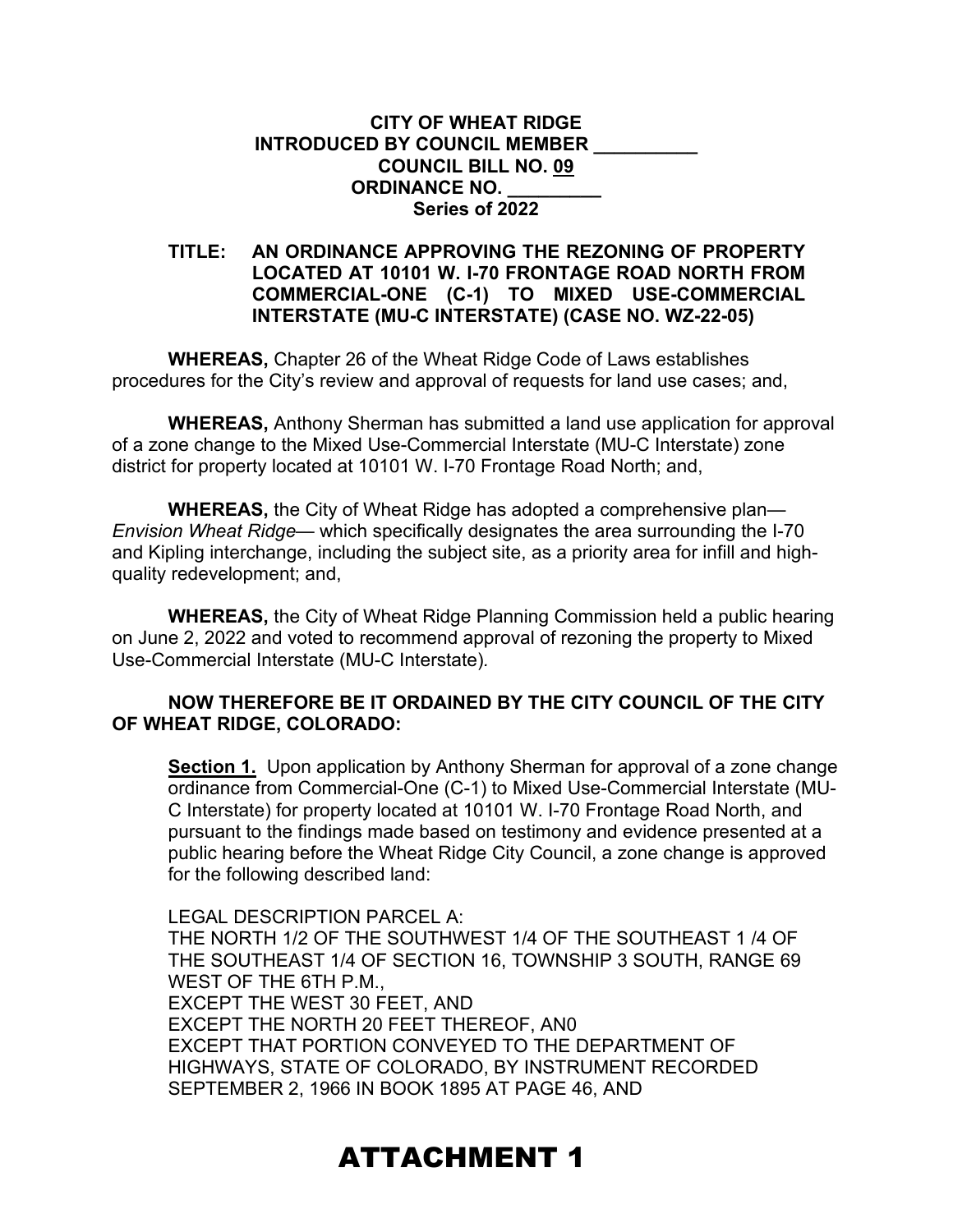EXCEPT THAT PORTION CONVEYED TO THE DEPARTMENT OF HIGHWAYS, STATE OF COLORADO, BY INSTRUMENT RECORDED FEBRUARY 2, 1984 UNDER RECEPTION NO. 84010595, AND EXCEPT THAT PART CONVEYED TO THE CITY OF WHEAT RIDGE BY DEED RECORDED AUGUST 15, 1988 AS RECEPTION NO. 88079313, COUNTY OF JEFFERSON, STATE OF COLORADO.

PARCEL B:

THAT PART OF THE SOUTHEAST 1/4 OF THE SOUTHEAST 1/4 OF THE SOUTHEAST 1/4 OF SECTION 16, TOWNSHIP 3 SOUTH, RANGE 69 WEST OF THE 6TH P.M., DESCRIBED AS FOLLOWS:

BEGINNING AT THE NORTHWEST CORNER OF SAID SOUTHEAST 1/4 OF THE SOUTHEAST 1/4 OF THE SOUTHEAST 1/4 OF SAID SECTION 16, THENCE SOUTH 0°21' EAST ALONG THE WEST LINE OF SAID SOUTHEAST 1/4 OF THE SOUTHEAST 1/4 OF THE SOUTHEAST 1/4, 318.98 FEET, MORE OR LESS, TO THE NORTHERLY LINE OF THE STATE HIGHWAY AS DESCRIBED IN BOOK 1588 AT PAGE 508 OF THE JEFFERSON COUNTY RECORDS, SAID POINT BEING THE TRUE POINT OF BEGINNING, THENCE NORTH 79°01'30" EAST ALONG SAID NORTHERLY LINE 260. 35 FEET TO THE SOUTHWEST CORNER OF PROPERTY DESCRIBED LN BOOK 2059 AT PAGE 787,

THENCE NORTH 246.97 FEET AND ALONG THE WEST LINE OF PROPERTY DESCRIBED IN BOOK 2059 AT PAGE 787 TO THE NORTHWEST CORNER THEREOF;

THENCE SOUTH 89°14'30" WEST PARALLEL WITH THE NORTH LINE OF SAID SOUTHEAST 1/4 OF THE SOUTHEAST 1/4 OF THE SOUTHEAST 1/4, 82.52 FEET, MORE OR LESS TO THE NORTHEAST CORNER OF PROPERTY DESCRIBED IN BOOK 1288 AT PAGE 505;

THENCE CONTINUING SOUTH 89°14'30" WEST, ALONG THE NORTH LINE OF SAID PARCEL DESCRIBED IN BOOK 1288 AT PAGE 505, 175.0 FEET, MORE OR LESS, TO THE WEST LINE OF SAID SOUTHEAST 1/4 OF THE SOUTHEAST 1/4; THENCE SOUTH, ALONG SAID WEST LINE 298.98 FEET, MORE OR LESS, TO SAID TRUE POINT OF BEGINNING;

EXCEPT THE NORTH 10 FEET OF THE EAST 82.52 FEET OF SAID PARCEL, DESCRIBED IN BOOK 1288 AT PAGE 505 AND AS DESCRIBED IN BOOK 1897 AT PAGE 557, AND

EXCEPT THAT PART CONVEYED TO THE CITY OF WHEAT RIDGE BY DEED RECORDED AUGUST 15, 1988 AS RECEPTION NO. 88079313, COUNTY OF JEFFERSON, STATE OF COLORADO.

**Section 2. Vested Property Rights.** Approval of this zone change does not create a vested property right. Vested property rights may only arise and accrue pursuant to the provisions of Section 26-121 of the Code of Laws of the City of Wheat Ridge.

**Section 3. Safety Clause.** The City of Wheat Ridge hereby finds, determines, and declares that this ordinance is promulgated under the general police power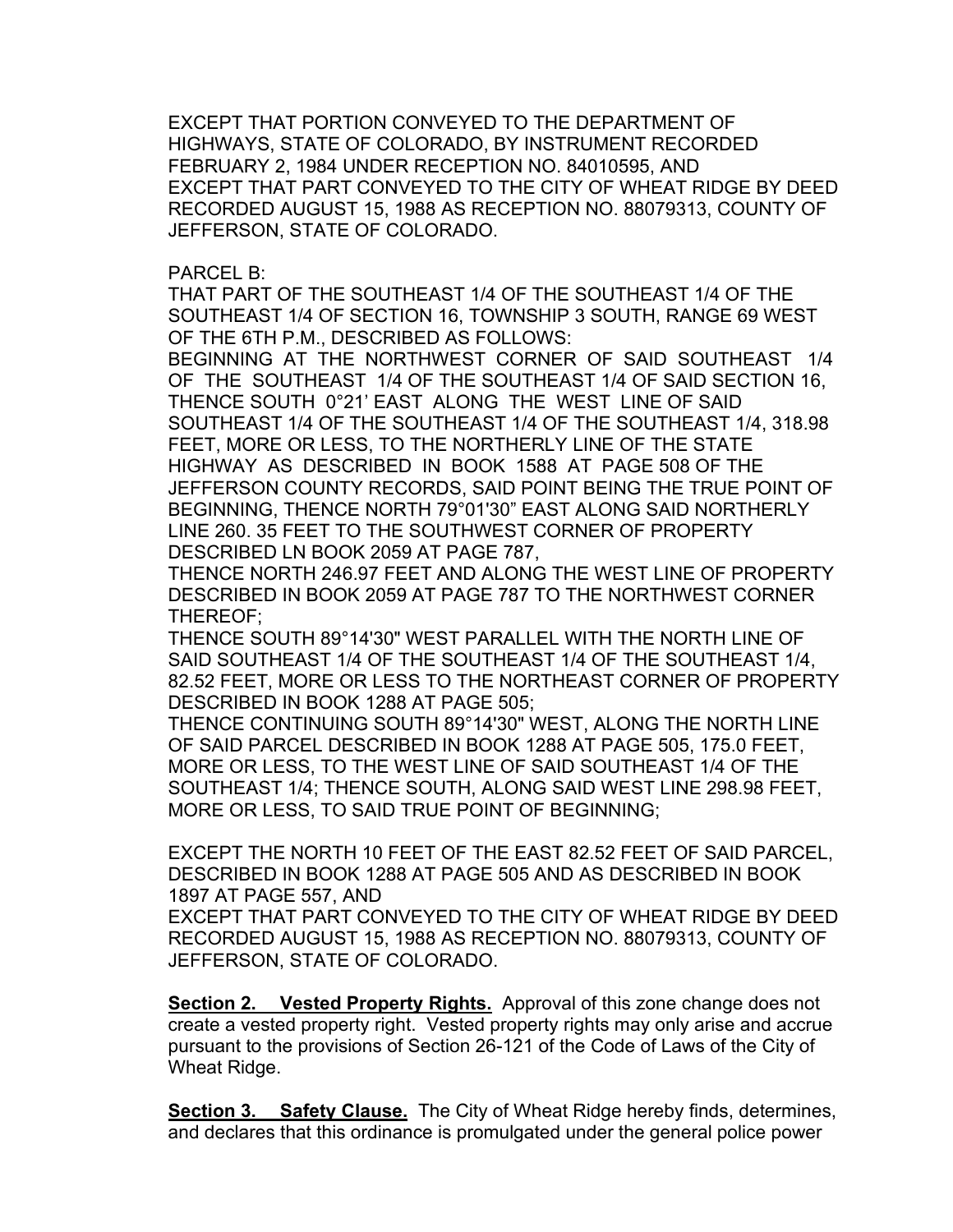of the City of Wheat Ridge, that it is promulgated for the health, safety, and welfare of the public and that this ordinance is necessary for the preservation of health and safety and for the protection of public convenience and welfare. The City Council further determines that the ordinance bears a rational relation to the proper legislative object sought to be attained.

**Section 4. Severability; Conflicting Ordinance Repealed.** If any section, subsection or clause of the ordinance shall be deemed to be unconstitutional or otherwise invalid, the validity of the remaining sections, subsections and clauses shall not be affected thereby. All other ordinances or parts of ordinances in conflict with the provisions of this Ordinance are hereby repealed.

**Section 5. Effective Date.** This Ordinance shall take effect 15 days after final publication, as provided by Section 5.11 of the Charter.

**INTRODUCED, READ, AND ADOPTED** on first reading by a vote of to on this 13<sup>th</sup> day of June, 2022, ordered it published with Public Hearing and consideration on final passage set for **Monday, July 11, 2022 at 7:00 o'clock p.m**., as a virtual meeting and in the Council Chambers, 7500 West 29<sup>th</sup> Avenue, Wheat Ridge, Colorado if allowed to meet in person on that date per COVID-19 restrictions, and that it takes effect 15 days after final publication.

|              |      |        | <b>READ, ADOPTED AND ORDERED PUBLISHED</b> on second and final reading by |  |
|--------------|------|--------|---------------------------------------------------------------------------|--|
| a vote of to | this | day of | 2022.                                                                     |  |

SIGNED by the Mayor on this day of the state of the state of the state of the state of the state of the state o

 $\overline{\phantom{a}}$ Bud Starker, Mayor

ATTEST:

\_\_\_\_\_\_\_\_\_\_\_\_\_\_\_\_\_\_\_\_\_\_\_\_\_\_\_\_\_\_\_\_\_\_\_\_\_\_\_ Stephen Kirkpatrick, City Clerk

Approved as to Form

\_\_\_\_\_\_\_\_\_\_\_\_\_\_\_\_\_\_\_\_\_\_\_\_\_\_\_\_\_\_\_\_\_\_\_\_\_\_\_ Gerald Dahl, City Attorney